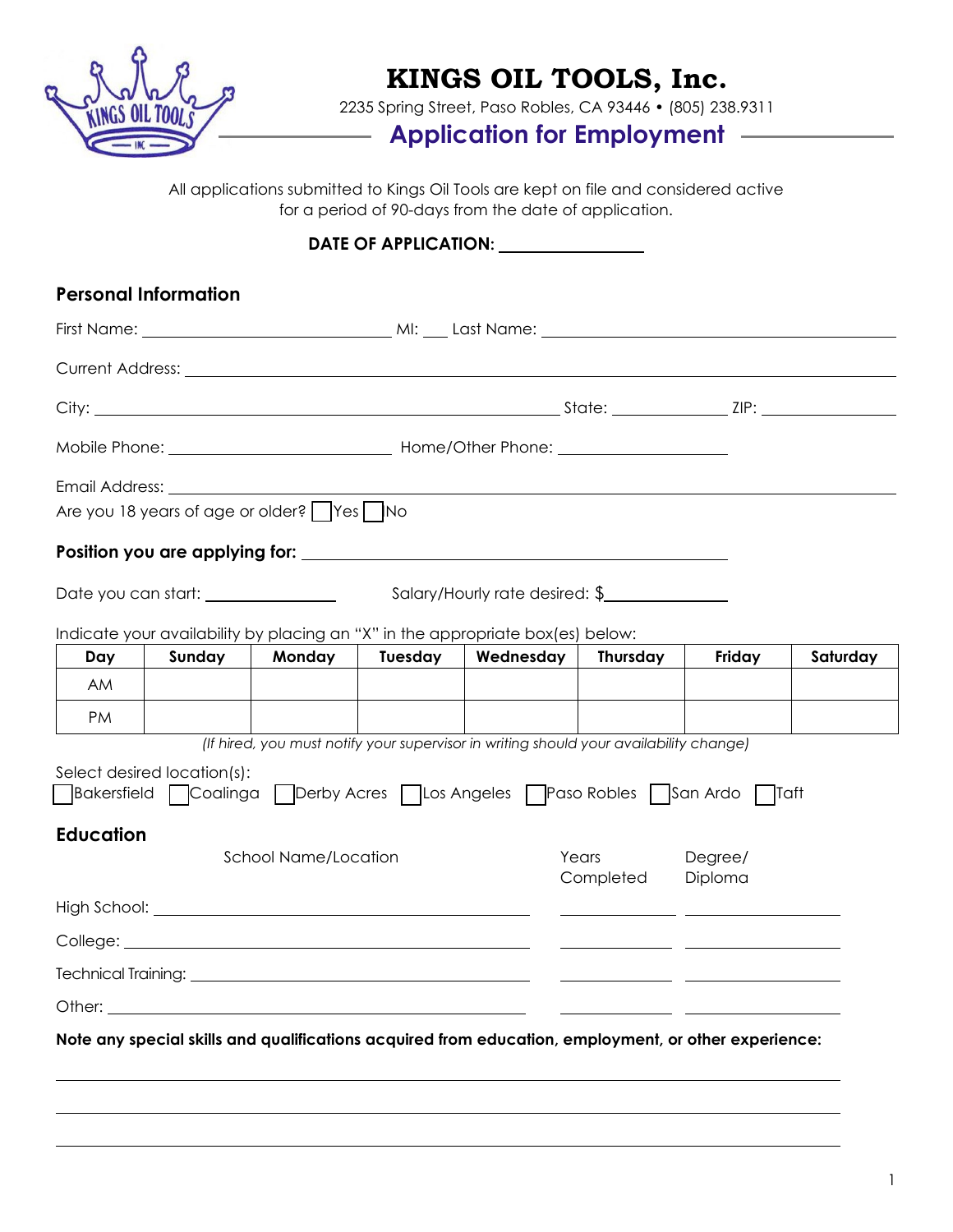

## **KINGS OIL TOOLS, Inc.**

2235 Spring Street, Paso Robles, CA 93446 • (805) 238.9311

 $\overline{\phantom{0}}$ 

### **Application for Employment**

#### **Employment History** (Include all employment for the last 10 years with current or more recent first.

| Position Held: Law Position Held: Law Position Held: Law Position Held: Law Position Held: Law Position Held: Law Position Held: Law Position Held: Law Position Held: Law Position Held: Law Position Held: Law Position Held       |                                                                                                                                                                                                                                |
|--------------------------------------------------------------------------------------------------------------------------------------------------------------------------------------------------------------------------------------|--------------------------------------------------------------------------------------------------------------------------------------------------------------------------------------------------------------------------------|
|                                                                                                                                                                                                                                      |                                                                                                                                                                                                                                |
|                                                                                                                                                                                                                                      |                                                                                                                                                                                                                                |
|                                                                                                                                                                                                                                      |                                                                                                                                                                                                                                |
|                                                                                                                                                                                                                                      |                                                                                                                                                                                                                                |
|                                                                                                                                                                                                                                      |                                                                                                                                                                                                                                |
|                                                                                                                                                                                                                                      |                                                                                                                                                                                                                                |
|                                                                                                                                                                                                                                      |                                                                                                                                                                                                                                |
|                                                                                                                                                                                                                                      |                                                                                                                                                                                                                                |
|                                                                                                                                                                                                                                      |                                                                                                                                                                                                                                |
|                                                                                                                                                                                                                                      |                                                                                                                                                                                                                                |
| 3. Company: 1000 million and 2000 million and 2000 million and 2000 million and 2000 million and 2000 million                                                                                                                        |                                                                                                                                                                                                                                |
| Position Held: <u>example and the set of the set of the set of the set of the set of the set of the set of the set of the set of the set of the set of the set of the set of the set of the set of the set of the set of the set</u> |                                                                                                                                                                                                                                |
|                                                                                                                                                                                                                                      |                                                                                                                                                                                                                                |
|                                                                                                                                                                                                                                      |                                                                                                                                                                                                                                |
| Reason for Leaving: University of the Contract of the Contract of the Contract of the Contract of the Contract of the Contract of the Contract of the Contract of the Contract of the Contract of the Contract of the Contract       |                                                                                                                                                                                                                                |
| May we contact this employer? Thes TNo If no, why? THE MORE THE MORE THE MORE THAT A MORE THE MORE THAT THE MO                                                                                                                       |                                                                                                                                                                                                                                |
|                                                                                                                                                                                                                                      | Position Held: Letter and the second state of the second state of the second state of the second state of the second state of the second state of the second state of the second state of the second state of the second state |

*Please use a separate sheet to list additional employers, if necessary.*